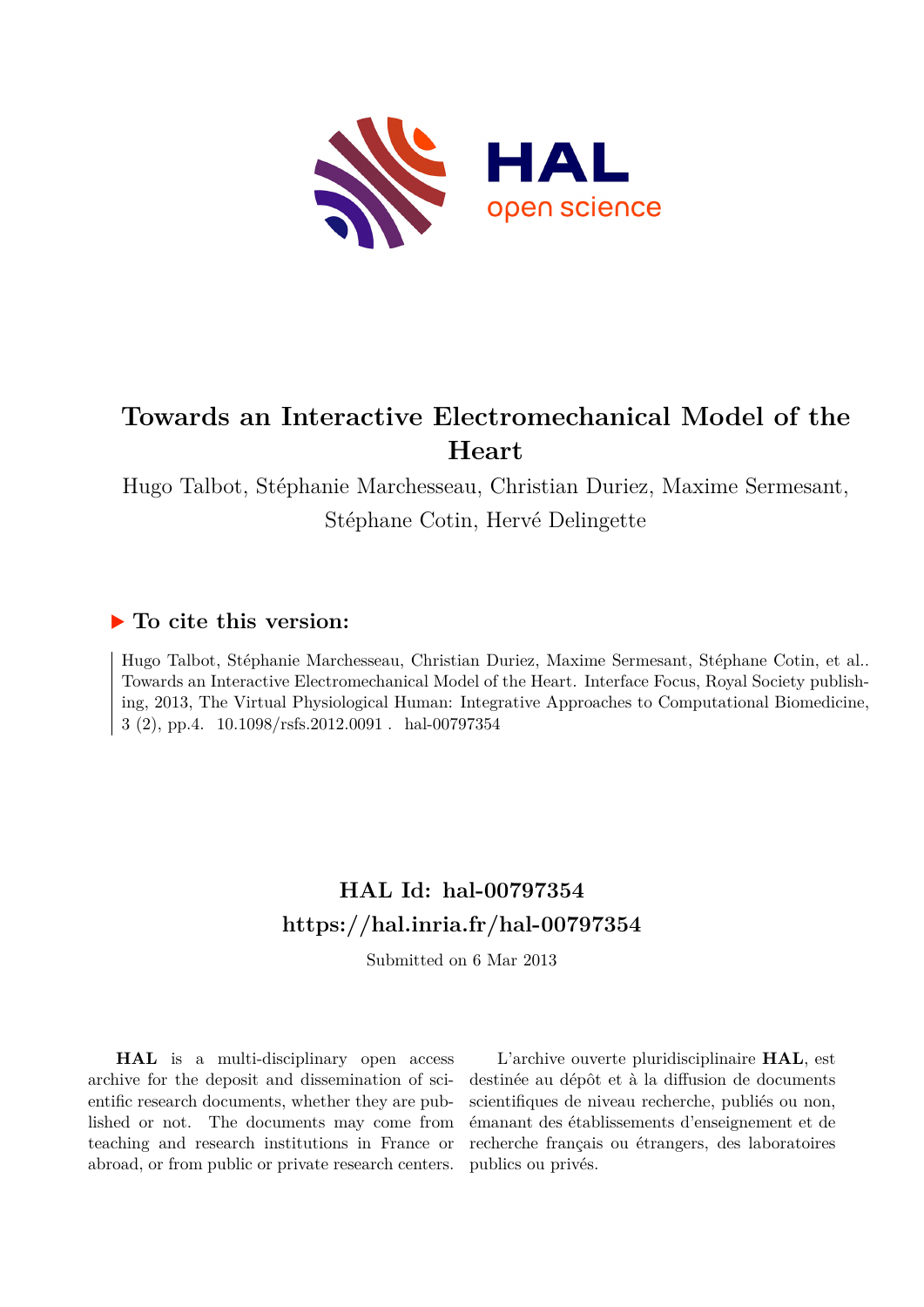

## **Towards an interactive electromechanical model of the heart**

Hervé Delingette Hugo Talbot, Stéphanie Marchesseau, Christian Duriez, Maxime Sermesant, Stéphane Cotin and

Interface Focus 2013 **3**, 20120091, published 21 February 2013

| <b>References</b>             | This article cites 21 articles, 1 of which can be accessed free<br>http://rsfs.royalsocietypublishing.org/content/3/2/20120091.full.html#ref-list-1 |  |
|-------------------------------|-----------------------------------------------------------------------------------------------------------------------------------------------------|--|
| <b>Subject collections</b>    | Articles on similar topics can be found in the following collections                                                                                |  |
|                               | biomechanics (10 articles)<br>medical physics (12 articles)                                                                                         |  |
| <b>Email alerting service</b> | Receive free email alerts when new articles cite this article - sign up in the box at the top<br>right-hand corner of the article or click here     |  |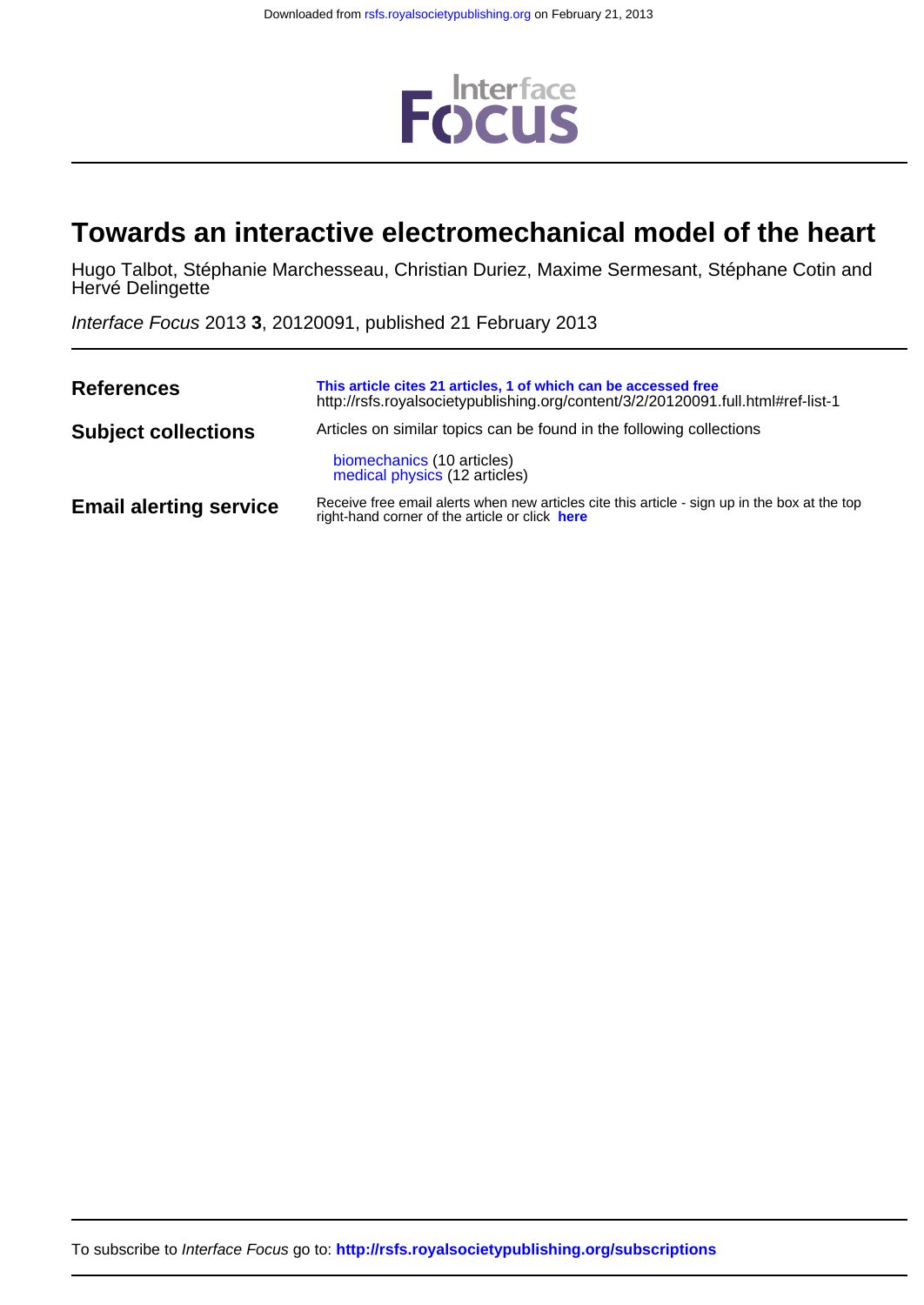

### rsfs.royalsocietypublishing.org

## Research



Cite this article: Talbot H, Marchesseau S, Duriez C, Sermesant M, Cotin S, Delingette H. 2013 Towards an interactive electromechanical model of the heart. Interface Focus 3: 20120091. http://dx.doi.org/10.1098/rsfs.2012.0091

One contribution of 25 to a Theme Issue 'The virtual physiological human: integrative approaches to computational biomedicine'.

#### Subject Areas:

medical physics, biomechanics

#### Keywords:

electrophysiology, cardiac mechanics, training simulation, interactive, SOFA framework

#### Author for correspondence:

Hugo Talbot e-mail: [hugo.talbot@inria.fr](mailto:hugo.talbot@inria.fr)



# Towards an interactive electromechanical model of the heart

### Hugo Talbot<sup>1,2</sup>, Stéphanie Marchesseau<sup>2</sup>, Christian Duriez<sup>1</sup> , Maxime Sermesant<sup>2</sup>, Stéphane Cotin<sup>1</sup> and Hervé Delingette<sup>2</sup>

<sup>1</sup> Shacra Team, Inria Lille - North Europe, Lille, France <sup>2</sup> Asclepios Team, Inria Sophia Antipolis - Méditerranée, Sophia Antipolis, France

In this work, we develop an interactive framework for rehearsal of and training in cardiac catheter ablation, and for planning cardiac resynchronization therapy. To this end, an interactive and real-time electrophysiology model of the heart is developed to fit patient-specific data. The proposed interactive framework relies on two main contributions. First, an efficient implementation of cardiac electrophysiology is proposed, using the latest graphics processing unit computing techniques. Second, a mechanical simulation is then coupled to the electrophysiological signals to produce realistic motion of the heart. We demonstrate that pathological mechanical and electrophysiological behaviour can be simulated.

### 1. Introduction

Cardiovascular diseases remain one of the most important causes of death worldwide. Cardiac arrhythmia and heart failure are life-threatening cardiac diseases that consist of an abnormal electrical and/or mechanical activity of the heart muscle (myocardium). Such pathologies can occur upon changes in the heart structure following coronary artery disease (heart attack) or as chronic consequences of hypertension, diabetes or cardiomyopathy. Several therapies may be pursued depending on the pathology. For ventricular tachycardia, radiofrequency ablation of the ventricles may be performed, whereas cases of severe heart failure may be treated through cardiac resynchronization therapy (CRT).

Most of these procedures are minimally invasive and complex. They need to be performed by experienced and highly skilled cardiologists. Therefore, building training systems for rehearsing these endovascular interventions would help not only junior electrophysiologists to train for those procedures but also experienced electrophysiologists to rehearse complex procedures. There exists a limited number of commercial endovascular simulators [\[1,2](#page-12-0)], but they are somewhat limited because they rely on pre-stored electrophysiology data but not on electromechanical modelling [\(figure 1\)](#page-3-0).

The objective of this paper is to propose an innovative framework for the interactive simulation of a cardiac electromechanical model. With the constant improvement in computational methods [\[3\]](#page-12-0), patient-specific cardiac modelling is now being considered as a promising means of assessing therapy and increasing pathophysiological understanding. Physiological models not only can reproduce cardiac motion and electrophysiology signals but also can predict in silico the impact of therapies [\[4\]](#page-12-0).

Our framework is mainly composed of two physiological models. The first is the modelling of cardiac electrophysiology. The electrical stimulation inside the myocardium is initiated by a natural pacemaker, called the sinoatrial node, located inside the right atrium. This generates a depolarization wave that propagates inside the heart wall, and generated by the exchange of ions through the membrane of cardiac cells. The difference in potential between the cardiac cells and the extracellular matrix is called the action potential (AP) or transmembrane potential. It drives the contraction of the cardiac fibres. Several mathematical models have been investigated by many research groups and they can be sorted into three different classes: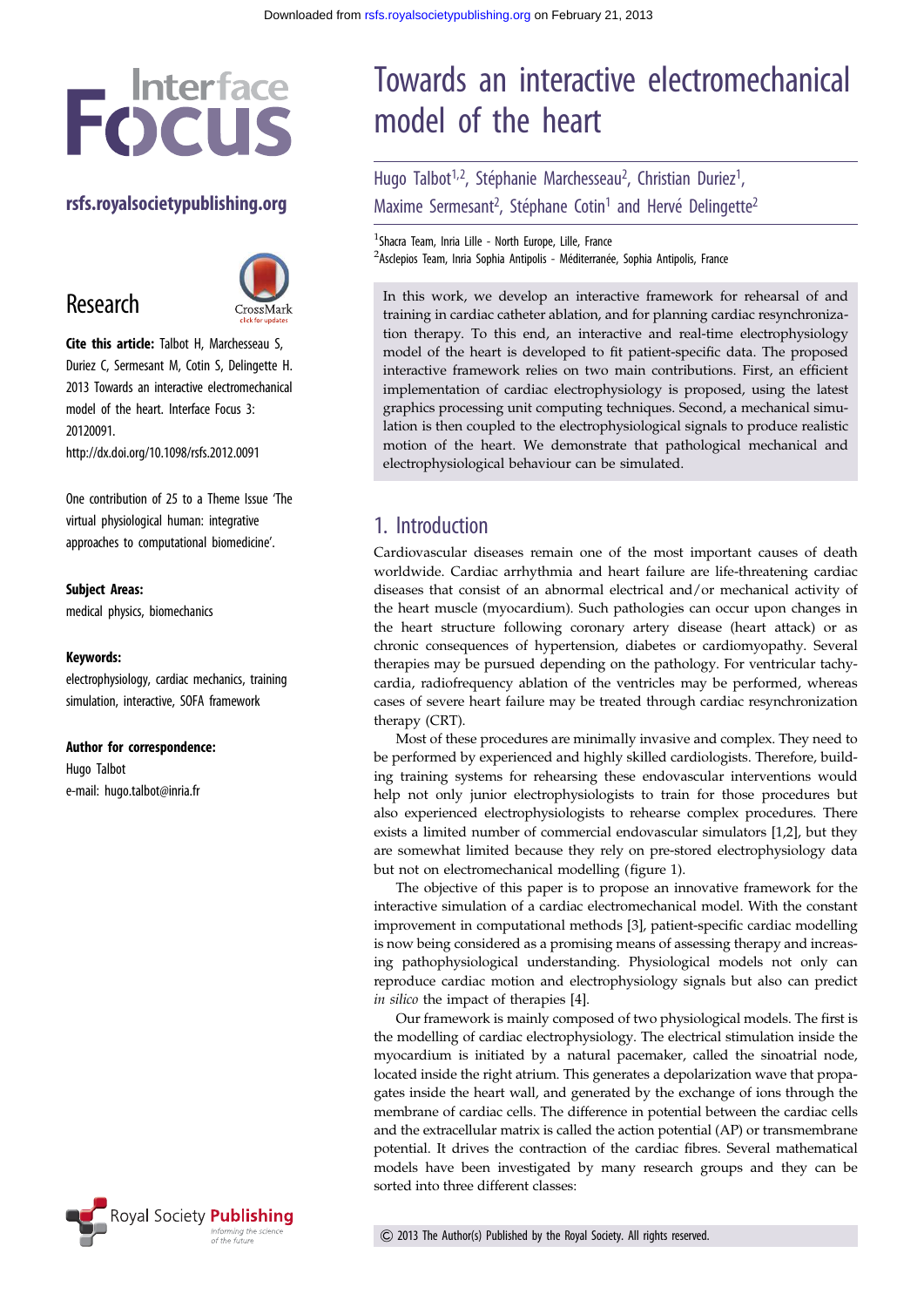2

<span id="page-3-0"></span>

Figure 1. A view of an MRI image coupled with a three-dimensional representation of the heart.

- biophysical models [[5](#page-12-0)] are complex models simulating electrophysiology at the organ scale and involve a large number of parameters;
- phenomenological models [\[6](#page-12-0) –[9](#page-12-0)] are simplified models (involving fewer parameters) derived from the biophysical models and capturing the AP shape at the organ scale;
- Eikonal models [[10\]](#page-12-0) are static nonlinear partial differential equations for the depolarization times obtained from the previous models; they are based on non-physiological parameters and do not take into account all the complex physiological phenomena, such as re-entries.

The second physiological model of our framework represents the mechanical coupling, i.e. how the depolarization of a cardiac cell generates tension in the sarcomeres, the basic unit of contraction, followed by relaxation. Such cellular mechanisms are highly complex and involve potentially many ionic types and parameters. Several models [[11](#page-12-0)–[15\]](#page-12-0) have been proposed at the tissue scale to describe the relationship between the AP and active tension along the cardiac fibres.

In this study, we use the Mitchell– Schaeffer model [\[9\]](#page-12-0) to describe the cardiac electrophysiology, because it has only two variables and depends on only a few parameters while capturing the main properties of restitution of the action potential duration (APD) and conduction velocities. We also chose the Bestel-Clément-Sorine (BCS) model to simulate electromechanical coupling owing to its compact nature and its consistency with the law of thermodynamics (balance of energy). The advantage in having a compact mechanical model, i.e. a model with few variables and parameters, lies in the ability to calibrate its parameters from a limited set of patient-specific data as shown by Marchesseau et al. [[16\]](#page-12-0) for cardiac mechanics. However, despite their relative simplicity, it must be stressed that both electrical and mechanical models lead to partial differential equations that are known to be time-consuming to solve. For electrophysiological models, the steep potential upstroke constrains the time resolution, whereas, for mechanical models, isovolumetric constraints make the numerical system highly nonlinear.

Our main contribution lies in adapting and optimizing these models and the solver algorithms in order to reach a fully interactive electromechanical simulation of the heart. In the remainder, we present a real-time simulation of the



Figure 2. A view of the heart mesh including the mapped fibres.

ventricular electrophysiology that is compatible with user interaction. Then, an interactive mechanical model coupled with electrophysiology is computed to simulate the associated heart motion.

This study is therefore a first step towards realistic training systems and safer learning procedures for the future. It has been developed using SOFA $^1$  [[17\]](#page-12-0), an open source framework for interactive numerical simulations in medicine.

### 2. Interactive cardiac electrophysiology

### 2.1. Geometrical and electrophysiology model

In this section, we first focus on the reconstruction of the biventricular geometry and on the simulation of electrophysiology based on the Mitchell–Schaeffer [\[9\]](#page-12-0) model.

### 2.1.1. Geometry acquisition

We apply our interactive framework on both steady-state free precession (SSFP) and cine-MRI sequences, which are, respectively, dedicated to anatomical description and motion tracking.

In order to build a patient-specific geometry from these sequences, a preliminary image-processing stage is necessary. First, we extract the two ventricles from the SSFP sequence, using a semi-automatic segmentation algorithm available in CardioViz3D.<sup>2</sup> This method requires landmarks to be selected inside and outside the myocardium to fit an implicit elliptical surface. Second, the myocardium mask is meshed using CGAL software<sup>3</sup>. This results in a tetrahedral mesh made up of around 65 500 linear tetrahedra. Both mechanical and electrophysiology models are highly related to the fibre directions. Realistic cardiac fibres are generated by synthetically varying the elevation angle across the myocardium wall. Regarding the left ventricle (including the septum as a part of it), the elevation angle is defined from  $+70^{\circ}$  on the endocardium, to  $0^{\circ}$  at the middle of the endocardium and to  $-70^\circ$  in the epicardium. Subsequently, the same method is applied to the right ventricle (figure 2).

### 2.1.2. Electrophysiology modelling of the heart: the Mitchell – Schaeffer model

As introduced previously, there exist several models to describe the ventricular AP. However, only phenomenological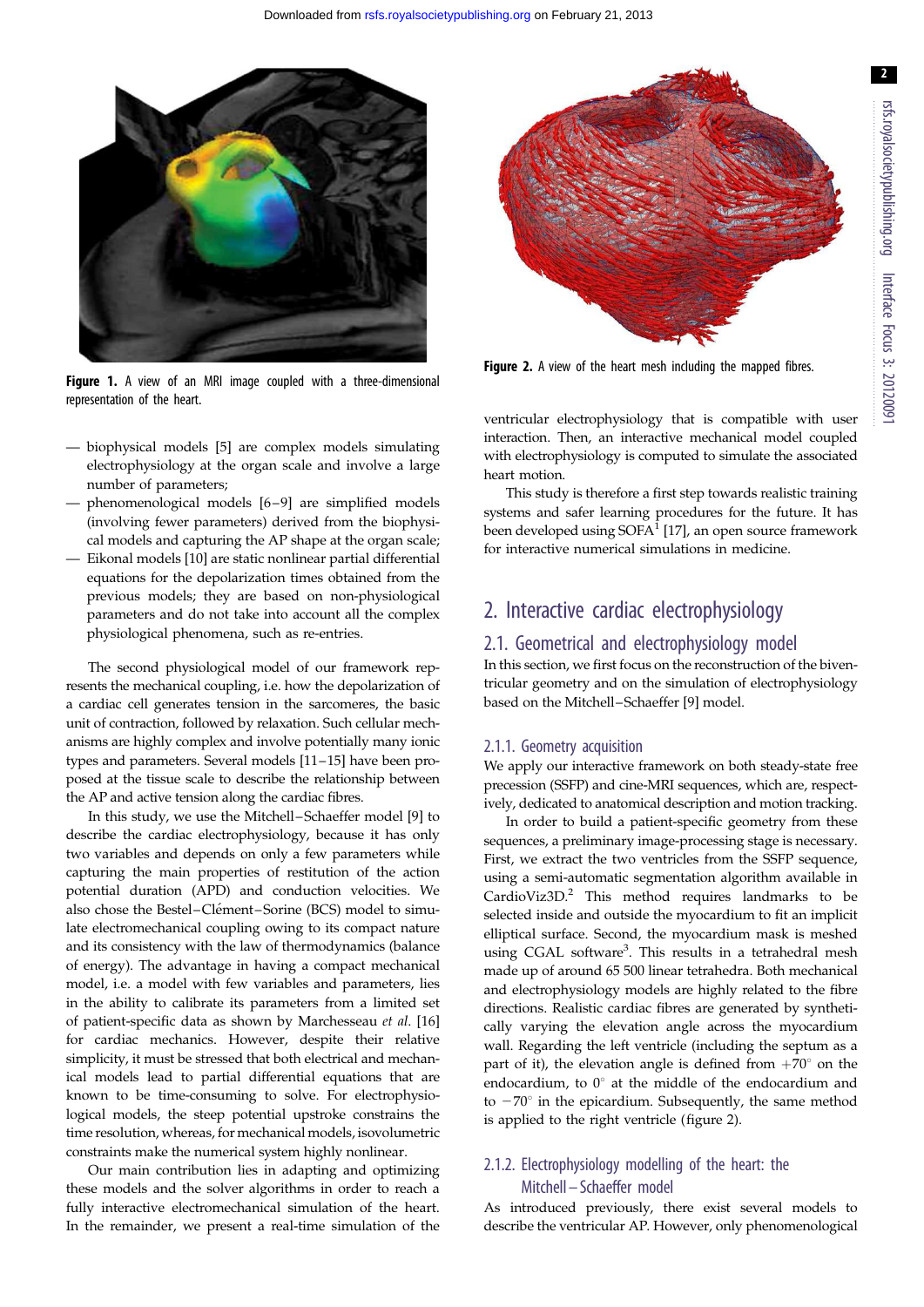

**Figure 3.** Transmembrane potential as described by Mitchell & Schaeffer [\[9](#page-12-0)].

models should be considered for our objective of interactive simulation. Indeed, biophysical models characterize the electrophysiology at the cellular scale, which implies a high level of complexity and an important computational cost. Eikonal models are efficient algorithms but have difficulty simulating complex electrophysiology phenomena with non-physiological parameters.

We chose the Mitchell-Schaeffer model because of its six parameters that can be physiologically identified. Moreover, it captures well the restitution properties of the APD compared with phenomenological models of similar complexity. The AP shape described by the Mitchell–Schaeffer model [\[9\]](#page-12-0) is given in figure 3.

The Mitchell–Schaeffer model, derived from the Fenton – Karma model [\[18](#page-12-0)], has two variables:  $u$ , the transmembrane potential, and z, a secondary variable controlling the repolarization phase. The temporal evolution of these two variables is governed by the following equations:

$$
\partial_t u = \text{div}(D\nabla u) + \frac{zu^2(1-u)}{\tau_{\text{in}}} - \frac{u}{\tau_{\text{out}}} + J_{\text{stim}}(t)
$$
\n
$$
\partial_t z = \begin{cases}\n\frac{(1-z)}{\tau_{\text{open}}} & \text{if } u < u_{\text{gate}} \\
\frac{-z}{\tau_{\text{close}}} & \text{if } u > u_{\text{gate}}\n\end{cases}
$$
\n(2.1)

The diffusion term is defined by a  $3 \times 3$  anisotropic diffusion tensor  $D = d \cdot diag(1, r, r)$ , so that the planar conduction velocity (CV) in the fibre direction is 2.5 times greater than in the transverse plane  $(r = 1/(2.5)^2)$ . *d* is the diffusion coefficient. The parameters  $\tau_{\text{in}}$  and  $\tau_{\text{out}}$  define the repolarization phase, whereas the constants  $\tau_{open}$  and  $\tau_{close}$  manage the gate opening or closing depending on the changeover voltage  $u_{\text{gate}}$ . The default values (describing the common AP) of these parameters are given by Mitchell & Schaeffer [[9](#page-12-0)], and a simulation of an electrophysiological wave is shown in figure 4.

The term  $J_{\text{stim}}(t)$  is the stimulation current applied in the pacing area. Only a set of nodes corresponding to the apex of the endocardial surface of the left and right ventricles will include this stimulation current to initiate the depolarization wave (in sinus rhythm) in the ventricles. A secondary area can also be defined to model the stimulation induced by a catheter. For our simulations, we initiate the sinus stimulus during 0.1 ms so that

$$
J_{\text{stim}} dt = 0.2 \Leftrightarrow J_{\text{stim}} = 2000 \,\text{s}^{-1}.\tag{2.2}
$$



Figure 4. Four steps of a depolarization wave propagating inside a FEM mesh: depolarization starts in (a) and the wave then propagates in  $(b, c)$ until both ventricles are depolarized (d).

Based on the work of Coudiere and colleagues [[19\]](#page-12-0), extracellular potentials can nevertheless be estimated, because the authors have shown that it is possible to recover the extracellular potential from the transmembrane potential under a reasonable hypothesis. To do so, an additional elliptical equation has to be solved on the surface using an algebraic equation or an integral formulation. We can therefore easily estimate an extracellular potential using the monodomain Mitchell–Schaeffer model.

### 2.2. Numerical settings

We first focus on the spatial discretization method and the integration schemes under consideration. We subsequently detail a comparison study on the numerical settings of our simulation. Finally, we explain the way we handle the personalization of the Mitchell–Schaeffer model to make it patient specific.

### 2.2.1. Spatial discretization

As explained in §2.1.1, we compute our three-dimensional volumetric mesh from MR images. The biventricular geometry is meshed with 65 500 linear tetrahedra, using CGAL. The Mitchell–Schaeffer model and the diffusion term are implemented, using the finite element method (FEM). The edge length for cardiac electrophysiology is usually less than 0.5 mm. However, we use larger tetrahedra (with an edge length of approx. 2 mm) in our simulations. Using larger elements means fewer tetrahedra within the mesh, thus ensuring higher computational performances. The influence of the element size will be studied in more detail in §2.2.3.

Recent work considered other spatial discretization methods. For instance, Rapaka et al. [[20\]](#page-12-0) presented their algorithm applying the lattice Boltzmann method to cardiac electrophysiology (LBM-EP). In this work, the authors explained that traditional FEMs could not offer fast electrophysiology simulations. In our paper, we propose using the FEM model on a graphics processing unit (GPU) as a good alternative to compensate for the FEM computational cost.

#### 2.2.2. Integration schemes

We now detail the integration schemes we considered. Ethier & Bourgault [[21\]](#page-12-0) presented the main schemes used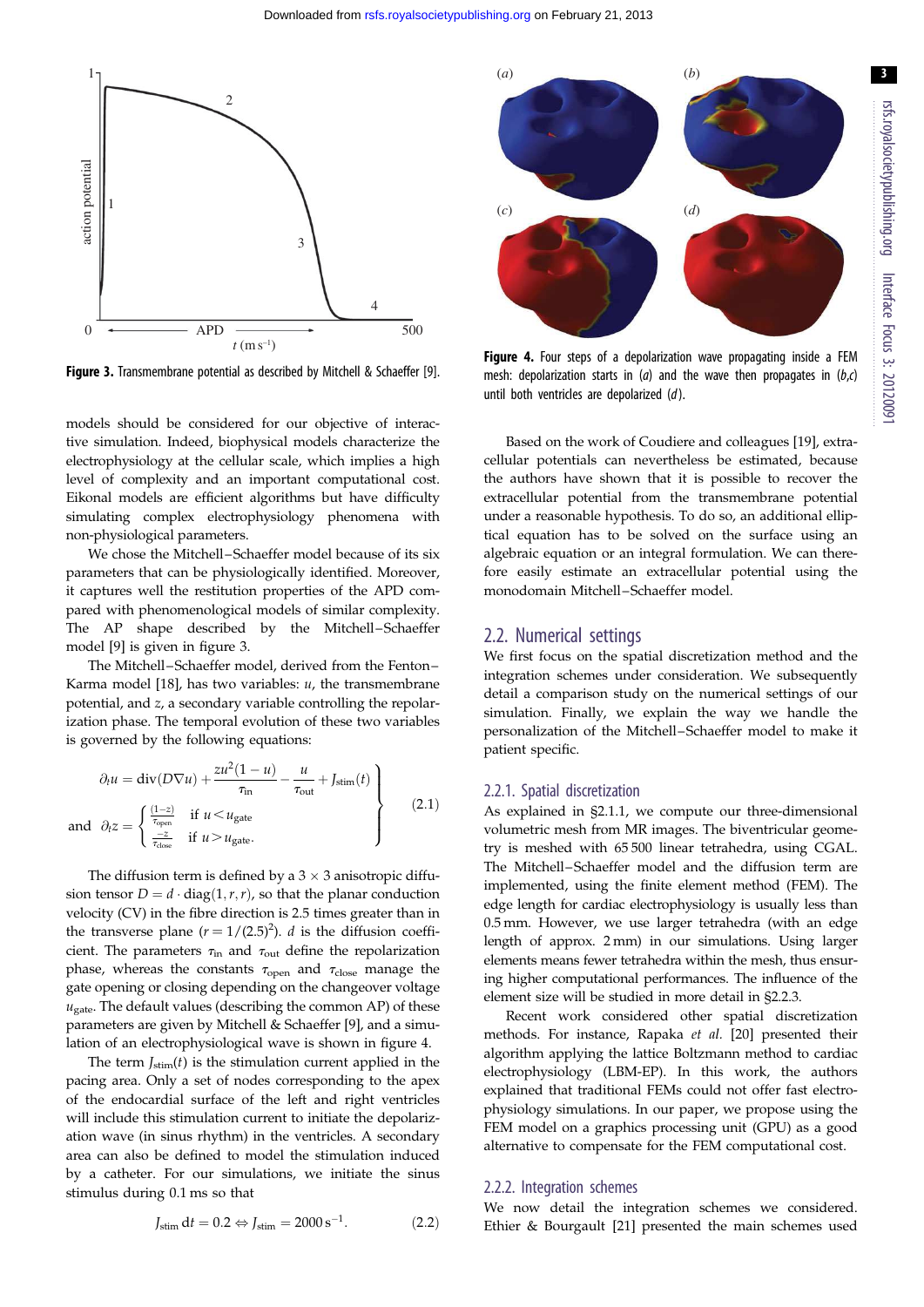

Figure 5. Isochrones computed using (a) the MCNAB solver and (b) the explicit-BDF solver. Red areas represent scars segmented from MR images.

for cardiac electrophysiology. We implemented the modified Crank–Nicholson/Adams–Bashforth (MCNAB), a secondorder, semi-implicit scheme. The diffusion term is implicitly integrated, whereas the ionic current term is explicitly computed. Electrophysiology equations can be generalized as follows:

$$
\left\{\n \begin{aligned}\n \rho \frac{\partial u}{\partial t} &= f(u) + g(u, z) \\
 \frac{\partial z}{\partial t} &= h(u, z),\n \end{aligned}\n \right\}\n \tag{2.3}
$$

where  $g$  and  $h$  denote the ionic functions of the Mitchell– Schaeffer model, and  $f$  is the additional diffusion term (see equation (2.1)). The MCNAB scheme describes the integration as

$$
M\dot{u}_{n+1} = \frac{9}{16}F(u_{n+1}) + \frac{3}{8}F(u_n) + \frac{1}{16}F(u_{n-1}) + \frac{3}{2}G(u_n, z_n) - \frac{1}{2}G(u_{n-1}, z_{n-1})
$$
  

$$
M\dot{z}_{n+1} = \frac{3}{2}H(u_n, z_n) - \frac{1}{2}H(u_{n-1}, z_{n-1}),
$$
 (2.4)

and  $M \dot{z}_{n+1} = \frac{3}{2}$  $\frac{3}{2}H(u_n, z_n) - \frac{1}{2}$  $\frac{1}{2}H(u_{n-1},z_{n-1}),$ 

where M represents the operator obtained by integrating the term of mass density  $\rho$ ; G and H denote the operator obtained by integration of the ionic term; and F denotes the operator obtained by integration of the diffusion term. In this last system, the index number  $n$  refers to the  $n$ th time step. Using the MCNAB, our simulation includes a conjugate gradient coupled with a Jacobi preconditioner in order to efficiently solve the linear system  $(Ax = b)$ . Because the matrix A is diagonal dominant, the choice of this preconditioner is straightforward. The preconditioned matrix given by the Jacobi can be updated during the simulation in order to take into account conductivity changes (owing to thermo-ablation).

We also implemented a fully explicit scheme with a backward differentiation. In the following, we refer to it as 'explicit-BDF'. It can be solved without a linear solver. Using the notation from equation (2.3), it can be written as:

$$
u_{n+1} = \frac{4u_n - u_{n-1}}{3} + \frac{2}{3} (F(u_n) + G(u_n, z_n))M^{-1}
$$
  
and 
$$
z_{n+1} = \frac{4z_n - z_{n-1}}{3} + \frac{2}{3} (H(u_n, z_n))M^{-1}.
$$
 (2.5)

Maps of depolarization times obtained using both MCNAB and explicit-BDF solvers are shown in figure 5a and figure 5b, respectively.

### 2.2.3. Numerical study

To make the best compromise between performance and accuracy, we study each of the numerical parameters of our simulation. The influence of the element size regarding the integration method is considered as well as the influence of the time step.

Element size. We first focus on a crucial feature regarding the performance context: the element size. Pathmanathan et al. [\[22\]](#page-12-0) studied the relationship between the CV and the element size depending on the integration method. We reproduced the one-dimensional planar propagation wave, based on the cell model of Mitchell–Schaeffer, on a simplified geometry: a three-dimensional cuboid such as the one described by Pathmanathan et al. [[22\]](#page-12-0). We implemented the lumped integration and the ionic current integration (ICI) that were described by Pathmanathan et al. [\[22\]](#page-12-0). The lumping method consists of summing all the coefficients of a line onto the diagonal. The ICI interpolates the nodal ionic current linearly on each element.

The results using the lumped integration and the ICI are presented in [figure 6.](#page-6-0) We obtain the same trend as Pathmanathan et al. in their work. The ICI method is a more accurate technique than the lumped integration. However, the ICI integration method is more computationally demanding than the lumping method. We therefore decided to rely on a lumped integration of the ionic term of the Mitchell–Schaeffer model.

As presented in [figure 6](#page-6-0), the coarser the mesh, the slower the CV (with a constant diffusion coefficient). In our approach, we propose adapting the nodal diffusion coefficient d in order to fit the patient-specific map of depolarization times. The integration error owing to the lumping approximation would therefore be numerically compensated while benefiting from larger elements, i.e. better performances. This will be carried out during the electrophysiology personalization detailed in §2.2.4.

Time step. Depending on the integration scheme used, the time step is limited either owing to the diffusion term or owing to the ionic term, depending on whether the explicit-BDF or the MCNAB scheme (implicit diffusion) is used. These stability conditions have already been tackled by Ethier & Bourgault [\[21](#page-12-0)] and by Coudière & Pierre [[23](#page-12-0)]. It can be shown that:

- using the semi-implicit MCNAB scheme, the ionic current defines the limit of stability:  $dt \le 1/|\text{inf}(\partial R)| = \tau_{\text{in}} \tau_{\text{out}}/$  $\tau_{\text{in}} + \tau_{\text{out}} = 0.286 \,\text{ms}$ , where R denotes the ionic term;
- using the explicit-BDF scheme, the diffusion term determines the limit of stability. The time step has to be  $dt \leq min(dx/2 \times CV)$ , where dt is the characteristic length of the elements, and CV is the CV of the depolarization wave inside this tetrahedron. However, the limit owing to the ionic term is still active. This means that dt cannot exceed 0.286 ms whatever the scheme. Using the mesh described in §2.1.1, the stability limit using the explicit-BDF scheme is  $dt < 0.13$  ms.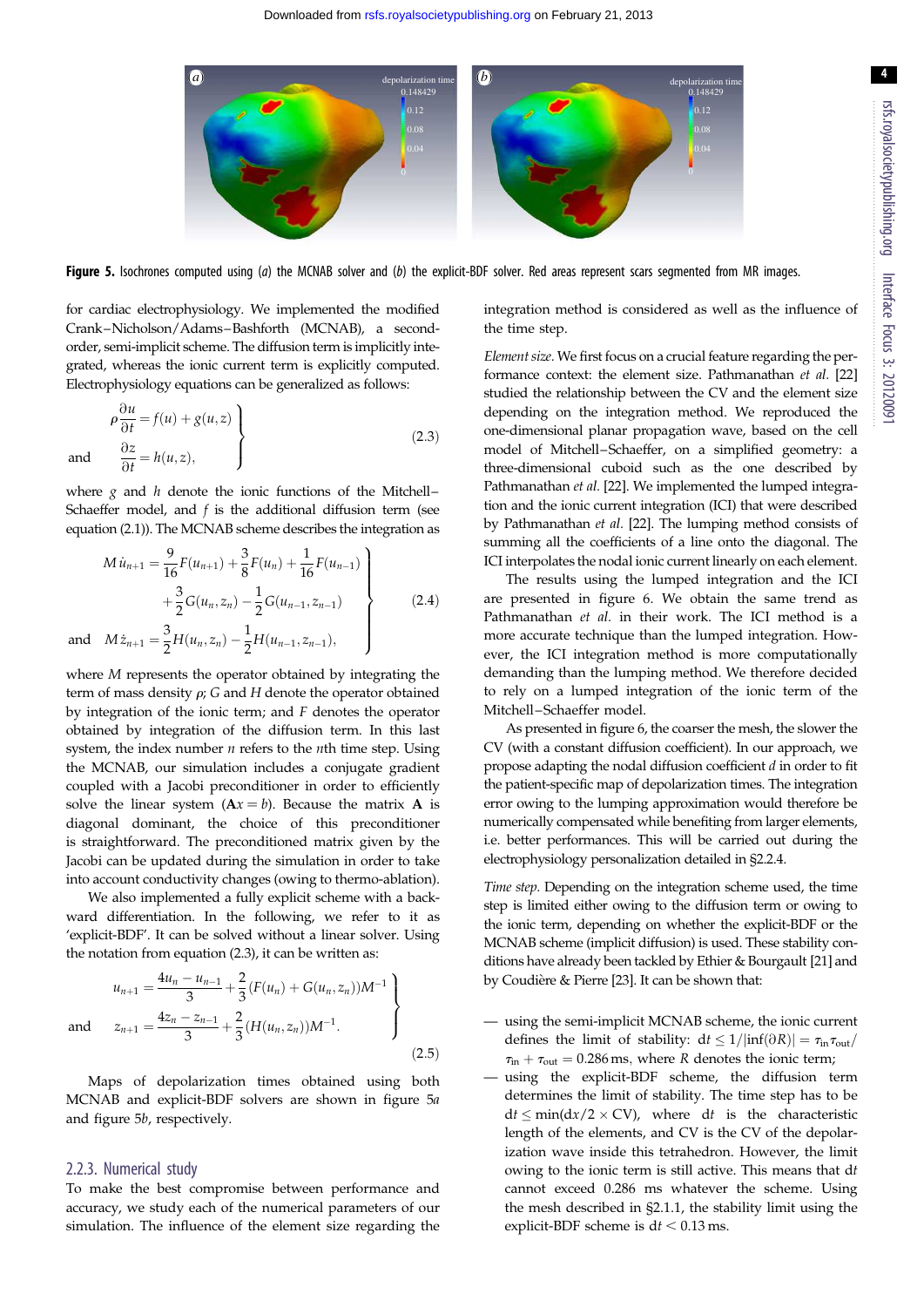<span id="page-6-0"></span>

**Figure 6.** Evolution of the conduction velocity  $(m s^{-1})$  against the edge size (logarithmic scale in millimetres).

These stability conditions are theoretical values. In simulations, it can be noted that the time step dt can, in some cases, be slightly higher than these theoretical limits.

Simulation benchmarks. To validate our simulations, several benchmarks have been performed using the explicit-BDF solver and a lumped integration method. First of all, we want to show that using coarse elements (coarser than usual electrophysiology simulation) and increasing numerically the diffusion coefficients (to fit the depolarization times) leads to good performances while keeping the reference AP shape, CV and APD. Tests have been carried out on the same simplified geometry as described in section Element size (same as in reference [[22\]](#page-12-0)), using the model parameters presented by Mitchell & Schaeffer [\[9\]](#page-12-0). The beam is 2 cm long, and the section area is  $4 \text{ mm}^2$ . The simulation is initiated on a face at one extremity with a stimulus current (see equation (2.2)).

Three different simulations are performed:

- The first one is using fine finite elements and a fine time step: edge size  $dx = 0.1$  mm,  $dt = 0.001$  ms and with a reference diffusion coefficient d.
- The second one is using coarse finite elements and a very fine time step:  $dx = 1$  mm,  $dt = 0.001$  ms and using an adapted diffusion coefficient  $d_{\text{adapt}}$  to fit the same depolarization times as those obtained in the first configuration.
- The third one is using coarse finite elements and a large time step:  $dx = 1$  mm,  $dt = 0.1$  ms and using the adapted coefficient  $d_{\text{adapt}}$  as well.

The resulting AP shape is shown in figure 7. The curves show that the chosen time step  $(dt = 0.1 \text{ ms})$  seems to correctly capture the AP shape. Moreover, it appears from these results that the use of a coarser element  $(dx = 1$  ms) does not affect the AP shape. Nevertheless, it is known that using coarser elements slows down the propagation phenomenon (figure 6). The diffusion coefficients need therefore to be adapted to compensate for this slowdown.

In table 1, we demonstrate that using a large time step (consistent with the stability limit) does not affect either the CV or the APD. The edge size used for these computations is  $dx = 1$  mm, and the diffusion coefficient is adapted  $(d_{\text{adapt}})$ . From the results shown in table 1, it appears that the time step does not affect either the APD or the wave propagation (CV) using the semi-implicit MCNAB. However, using the explicit-BDF scheme, the time step influences the CV. The personalization step will have to be performed with a determined time step if the explicit-BDF scheme is used.



Figure 7. Nodal action potential shape using the three different simulations.

Table 1. Evolution of the CV and APD depending on dt using a coarse mesh.

| time step<br>(s) | <b>CV-MCNAB</b><br>$(m s^{-1})$ | <b>CV-explicit</b><br>$(m s^{-1})$ | <b>APD</b><br>(s) |
|------------------|---------------------------------|------------------------------------|-------------------|
| $1e^{-4}$        | 0.683                           | 0.646                              | 0.279             |
| $5\rho^{-5}$     | 0.684                           | 0.667                              | 0.279             |
| $1e^{-5}$        | 0.685                           | 0.681                              | 0.279             |
| $5e^{-6}$        | 0.685                           | 0.683                              | 0.279             |
| $1e^{-6}$        | 0.685                           | 0.685                              | 0.279             |

From now on, the following numerical settings are used:

— average edge size is around 2 mm,

— using the MCNAB scheme: time step  $dt = 0.2$  ms, or using the explicit-BDF scheme: time step  $dt = 0.1$  ms.

#### 2.2.4. Electrophysiology personalization

MR images have been acquired in a patient with a left bundle branch block (LBBB) and post-myocardial infarction scars. The occurrence of an LBBB implies a late activation (and therefore late contraction) of the left ventricle. Patterns of ventricular depolarization are therefore altered, which can result in prolongation of the depolarization, thus leading to ventricular desynchronization. Electrical asynchronicity often leads to an asynchronous contraction, which is detrimental to the cardiac ejection efficiency.

To simulate this patient-specific electrophysiology, we need to personalize the Mitchell –Schaeffer model from patient-specific data, such as contact and non-contact intracardiac electrical mapping. We use the method presented by Relan et al. [[24\]](#page-12-0) to obtain personalized conduction parameters (the diffusion coefficients  $d$ ) as well as restitution parameters (the time constants  $\tau_{\text{inv}}$ ,  $\tau_{\text{out}}$ ,  $\tau_{\text{open}}$  and  $\tau_{\text{close}}$ ). By estimating the diffusion coefficients d, the discretization error can be compensated. This personalization allows us to obtain simulations with less than 10 ms of error with respect to the measured depolarization times, and to also recover the restitution parameters of the APD. The interested reader should refer to Relan et al. [[24\]](#page-12-0) for more detail.

### 2.3. Interactive electrophysiology using a graphics processing unit

As stressed by Rapaka et al. [\[20](#page-12-0)], the use of classic FEM is more computationally demanding than using any other nodal method such as the LBM electrophysiology. In this section,

5

Interface Focus 3: 20120091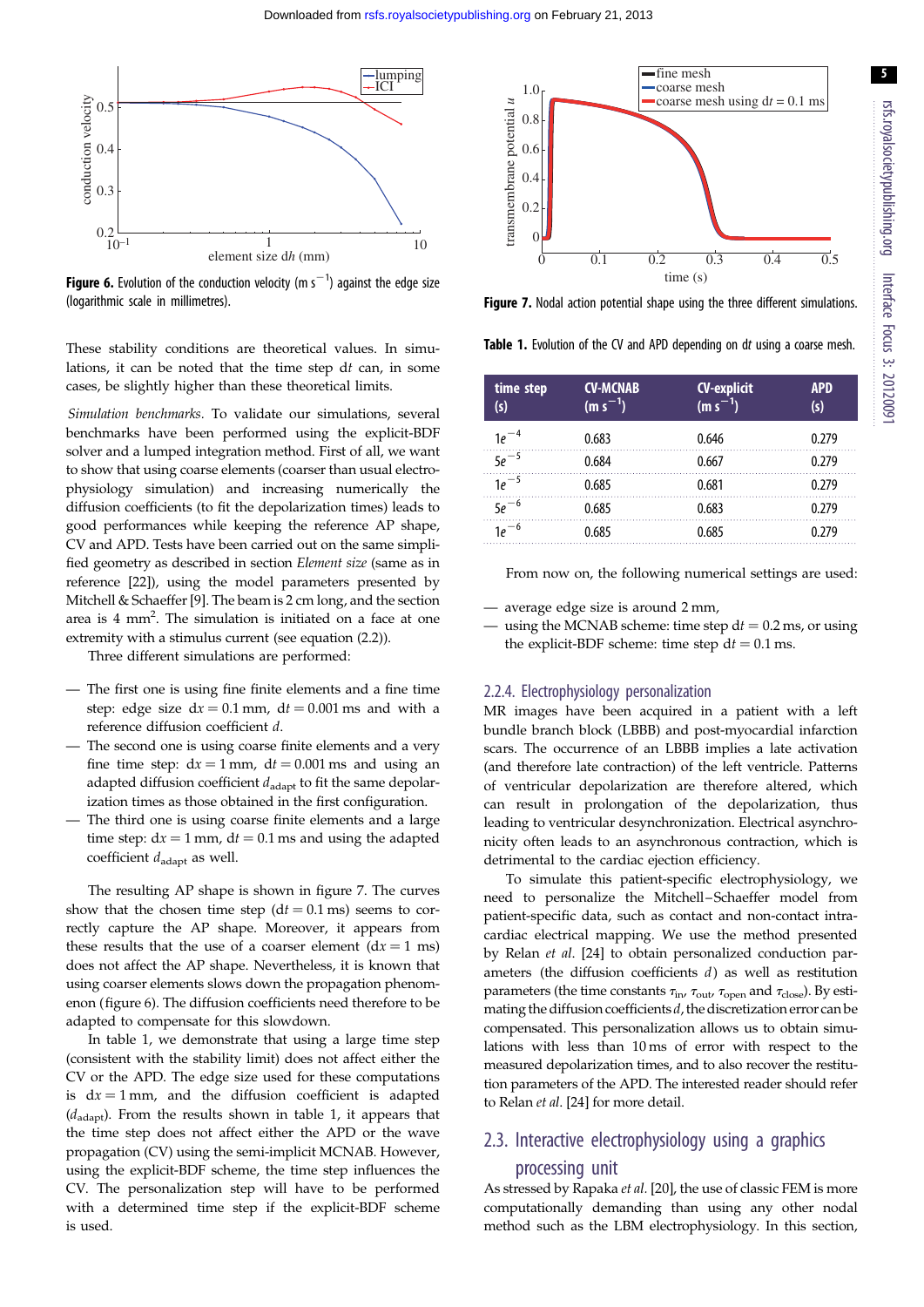6

we detail our GPU implementation that leads to very interesting performances for cardiac electrophysiology simulations.

### 2.3.1. Basic graphics processing unit computing

A simulation on a GPU uses the graphics card of the computer to perform computations instead of using the central processing unit (CPU). However, efficient implementation on the GPU is very complex because every step of the computation has to be cleverly shared out among the memory. In our approach, we decided to rely on the CUDA toolkit (dedicated software for NVIDIA's GPU) to develop a GPU version of our electrophysiology model. The SOFA public framework is already interfaced with CUDA, and some codes for GPU computing are available. Similar computations could be run using OpenCL or other GPU models.

The GPU architecture consists of several multi-processors able to carry out highly parallel tasks independently. To benefit from the GPU computational power, the complexity of implementation lies in defining an optimal distribution of independent threads while minimizing the memory access. This is far from being trivial and is totally different from a CPU parallel approach (such as domain decomposition or other strategies).

Single float precision is used because it is sufficiently accurate regarding the variables of the Mitchell–Schaeffer model. Moreover, Bartocci et al. [[25\]](#page-12-0) established the computational cost of the double precision: it has been estimated to be twice more computationally demanding than the single float precision.

### 2.3.2. Graphics processing unit optimizations

For the electrophysiology simulation, the main task is to implement efficiently the computations of the ionic current and the diffusion terms. Using the lumped integration method, the ionic term of the Mitchell–Schaeffer model is a nodal value (computed at each vertex separately). Therefore, this part of the computation is a highly parallel task. This implementation uses classic parallelization methods: each thread is dedicated to one vertex and computes the contribution of the ionic term for this vertex while ensuring a tiled access in memory.

Owing to strong neighbouring dependencies, the memory access during the computation of the diffusion term is very sensitive. The parallel implementation of the diffusion can lead to writing conflicts: two threads solving two adjacent edges may simultaneously write on the same point. This problem can be automatically handled using the atomic function available in the latest versions of CUDA (more than CUDA 2.0). However, these atomic functions are not the most efficient methods. An innovative and very efficient algorithm has been developed by Allard et al. [[26\]](#page-12-0) to tackle the writing conflict issue. We applied this algorithm, originally designed for FEM mechanical equations, to our electrophysiology model. This technique consists of dividing the diffusion computation into two separate kernels. Before the computation starts, the vertex –edge topology is saved. During the simulation, the contribution of the diffusion is first computed on all edges. Then, the contribution on each vertex is computed by accumulating the values computed on the edges using the topology information stored previously. For more efficiency, a parallel reduction can be implemented for this last accumulation step. Compared with the atomic functions proposed by NVIDIA, this method presents two main advantages: it is twice as fast and it does not depend on the CUDA version.

Solving the electrophysiology system results in several manipulations of large vectors. This step has a high potential for parallelism, because many small operations have to be conducted on a large number of nodes. We therefore focus on optimizations such as the summing vector or equality operations. However, these simple optimizations offer only a limited performance gain.

Minimizing the memory access latency ensures the most efficient simulation. Therefore, the communications between the CPU and GPU during the computation have to be removed. This assumes the implementation of the whole simulation using CUDA. The whole implementation allows a global acceleration of  $\times$  28 (using the explicit-BDF scheme), which is a very satisfactory result. This will be detailed in §4.

### 3. Simulation of cardiac electromechanics

The myocardium is the heart muscle that contracts depending on the concentration of free calcium ions in the cells: this is called the myocardial contractility. In this section, we focus on simulating the mechanical behaviour of the heart and defining the electromechanical coupling. Existing models proposed in the past 20 years differ only in the choice of mechanical material, electrophysiology model or electromechanical coupling. Our approach is based on the BCS model [\[14\]](#page-12-0) that was later improved by Sainte-Marie et al. [\[27\]](#page-12-0) and Chapelle et al. [\[28\]](#page-12-0).

This mechanical model does not include any stretchactivated ionic channels. This means that only control of the mechanics by the electrophysiology is possible and that there is no feedback from the mechanics to the electrophysiology. This coupling can be useful to study the mechanical response related to several stimulation patterns. Such an approach has been shown to be predictive in a limited number of heart failure cases by Sermesant et al. [\[4\]](#page-12-0). The mechanics-based motion could also be used to generate clinical images from simulation.

## 3.1. The electromechanical model of

### Bestel – Clément – Sorine

The contraction of the myocardium depends on the cellular ion concentrations along preferred directions. The muscle is contracting along fibres which are bundles of myofibril ([figure 8\)](#page-8-0). These myofibrils can be detailed as a series of sarcomeres, which are complex structures, including:

- thin filaments (actin) and thick filaments (myosin) responsible for the contraction and relaxation,
- elastic filaments (titin) bounding sarcomeres and Z-discs.

In the cardiac extracellular matrix, connecting tissues, mainly made up of collagen and elastin, are the surrounding fibres.

The study of Sainte-Marie et al. [\[27](#page-12-0)] demonstrated the good properties of the BCS model. This model, based on a multi-scale physiological description, is consistent with the laws of thermodynamics.

The BCS model can be decomposed into two different parts:

- a passive isotropic visco-hyperelastic component corresponding to the natural elasticity and friction of connecting tissues;
- an active component accounting for the contraction induced by the electrical impulses.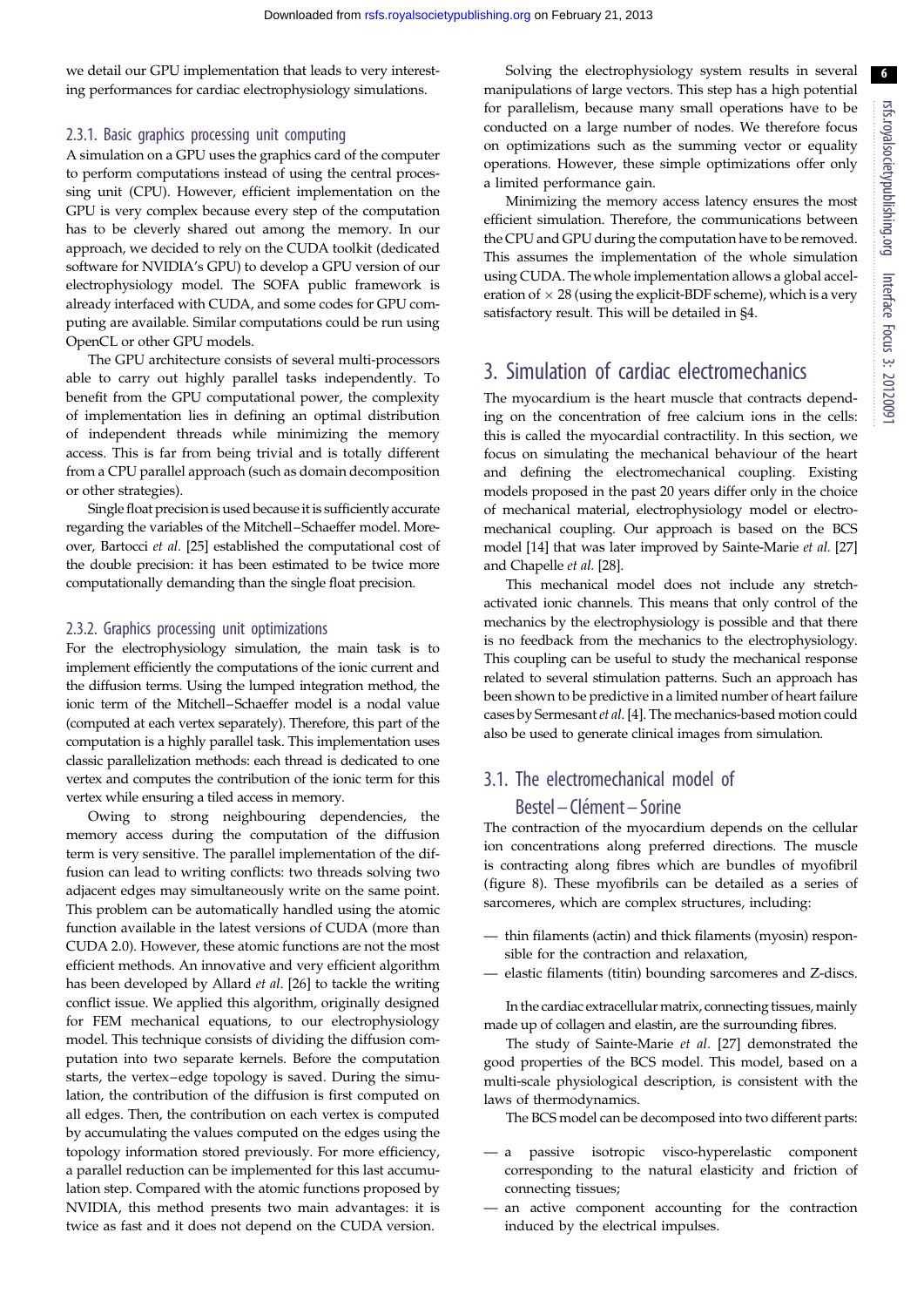<span id="page-8-0"></span>

Figure 8. Structure of the heart muscle fibre.

This has been implemented in SOFA [[16\]](#page-12-0) using a Euler implicit solver and is detailed in the following sections.

#### 3.1.1. Passive nonlinear elasticity

The first component of the BCS approach is a passive hyperelastic material modelling the behaviour of the connecting tissues (extracellular matrix). In our simulation, we consider the Mooney–Rivlin model with isotropic properties. Our BCS formulation therefore assumes a transverse isotropy. The strain energy described by the Mooney –Rivlin material is given in equation (3.1),

$$
W_e = C_1(\bar{I}_1 - 3) + C_2(\bar{I}_2 - 3) + \frac{K}{2}(J - 1)^2, \tag{3.1}
$$

where  $C_1$ ,  $C_2$  are material parameters that need to be determined, and K is the bulk modulus.  $\overline{I}_1$  and  $\overline{I}_2$  are the isochoric invariants of the right Cauchy deformation tensor,  $\mathbf{C} = \nabla \phi^T \nabla \phi$ . The first invariant verifies  $\overline{I}_1 = J^{-2/3} I_1$ , and the second invariant is  $\bar{I}_2 = J^{-4/3} I_2$ , where  $I_1 = \text{tr } C$ ,  $I_2 = \frac{1}{2}((tr\,\mathbf{C})^2 - tr\,\mathbf{C}^2)$  and *J* is the Jacobian *J* = det  $\nabla \phi$ .

Again, we implemented our passive hyperelastic material using the FEM. However, the strain energy is not computed using the classic Galerkin FEM formulation; instead, we used the multiplicative Jacobian energy decomposition (MJED) method presented by Marchesseau et al. [[29\]](#page-12-0).

This discretization of nonlinear hyperelastic materials on a linear tetrahedral mesh leads to faster stiffness matrix assembly than the classic Garlerkin formulation. It is based on the multiplicative decomposition of terms that depend on J from the terms that depends only on the invariants of the Cauchy deformation tensor. The MJED method proved to be approximately 2.7 times faster than the standard FEM on all hyperelastic materials, isotropic or anisotropic.



Figure 9. Mechanical system of the active fibres.

#### 3.1.2. Active fibre contraction

As explained previously, the muscle fibres are bundles of myofibrils. In the BCS mechanical model, we describe the myocardial contraction with an active component that depends on the transmembrane AP, v.

As shown in figure 9, the active part can be divided into three elements. First, a viscosity element depending on parameter  $\mu$  is in parallel with the contraction stress tensor,  $\sigma_c$ . The viscosity element accounts for the energy dissipation owing to friction inside the sarcomeres. The resulting stress can be written as  $\sigma_c = \tau_c + \mu \dot{\varepsilon}_c$ .

Second, an elastic component with Young modulus  $E_s$ verifying  $\sigma_s = E_s \varepsilon_s$  is defined in series with the previous elements. This mimics the elastic behaviour of the filaments (titin) joining the sarcomeres to the Z-discs. The addition of this component leads to a global passive stiffness corresponding to the two passive elements added in parallel, being therefore a transversally anisotropic material with a different stiffness along the fibre direction from that in its transverse direction. This approach corresponds to a classic Hill muscle model that has the advantage of correctly representing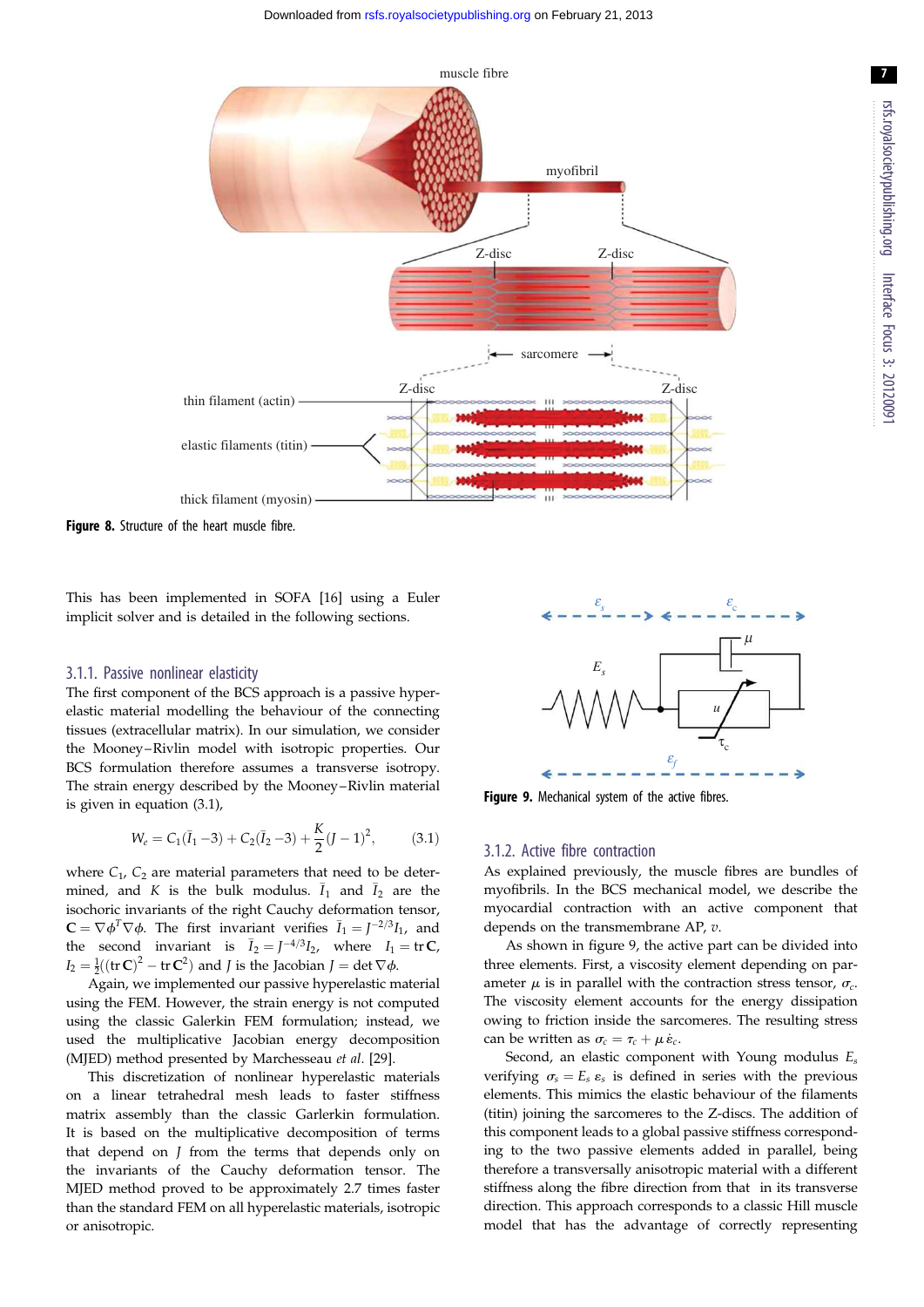<span id="page-9-0"></span>

Figure 10. Schematic of the unscented transform algorithm.

isotonic (for ejection and relaxation phases) and isometric (for isovolumetric phases) contraction.

The stress and strain are related by

$$
\varepsilon_f = \varepsilon_s + \varepsilon_c
$$
  
and 
$$
\sigma_c = \sigma_s,
$$
 (3.2)

where  $\varepsilon_f$  is the projection of the Green–Lagrange tensor **E** on the fibre ( $\varepsilon_f = f^T \mathbf{E} f$ ). Based on the Huxley model [[30\]](#page-12-0) and on statistical mechanics, the mechanical behaviour of the nanoscopic myosin and actin filaments [\(figure 8\)](#page-8-0) can be characterized by the differential equations (see equation (3.3)) at the macroscopic scale. These equations link the active stiffness  $k_c$  with the active stress  $\tau_c$ ,

$$
\dot{k}_c = -(|v| + \alpha | \dot{\varepsilon}_c |)k_c + n_0 k_0 |v|_+
$$
\nand\n
$$
\dot{\tau}_c = -(|v| + \alpha | \dot{\varepsilon}_c |) \tau_c + \dot{\varepsilon}_c k_c + n_0 \sigma_0 |v|_+,
$$
\n(3.3)

where  $\alpha$  is a constant related to the cross-bridge release owing to the high concentration rate,  $k_0$  is the maximum stiffness and  $\sigma_0$  is the maximum contraction. The reduction factor  $n_0$  enables the introduction of the fact that the maximum contraction depends on the fibre strain  $\varepsilon_c$ . This is called the *Starling effect*. Finally, the 'potential'  $v$  is a control variable derived from the electrophysiology model (Mitchell– Schaeffer model in our case),

$$
v(t) = k_{\text{ATP,}} \quad \text{when } T_d \le t \le T_d + \text{APD} \n\text{and } v(t) = -k_{\text{RS,}} \quad \text{when } t < T_d \text{ and } t > T_d + \text{APD.}
$$
\n(3.4)

This variable  $v$  is related to a free calcium concentration and varies depending on the depolarization time  $T_d$  and the APD.  $k_{\text{ATP}}$  and  $k_{\text{RS}}$  are kinetic constants, respectively, describing the rate of myosin ATPase activity (responsible for contraction) and the rate of calcium pumped back into the sarcoplasmic reticulum (responsible for relaxation).

#### 3.1.3. Haemodynamic model

The whole BCS model describes the complex mechanical behaviour of the heart tissue. However, the blood flow is not considered in the equation. A haemodynamic model needs to be defined in order to take into account the presence of blood inside the ventricles.

Chapelle et al. [[28\]](#page-12-0) proposed a constraint formulation to simulate the blood circulation. The blood circulation in each ventricle (and the associated constraint) can be written in four phases:

— Ventricular filling: the atrial pressure  $(P_{at})$  is higher than the ventricular pressure  $(P_v)$  and drives the blood



Figure 11. User-induced stimulation at the heart apex using a catheter in SOFA: two different views of the depolarized area (red) and the wavefront (yellow).

**Table 2.** Real-time ratio  $(r_{RT})$  using a CPU or GPU.

|            | explicit-BDF | <b>MCNAB</b> |
|------------|--------------|--------------|
| <b>CPU</b> | 29 39        | 32 19        |
| GPU        | 105          | 4.40         |

to flow from the atrium to the ventricle through the open mitral or triscupid valve:  $q = K_{at}(P_v - P_{at})$ , where  $K_{at}$  corresponds to a linear law.

- Isovolumetric contraction: the valves close and the ventricle contraction starts:  $q = K_{\text{iso}}(P_{\text{v}}-P_{\text{at}})$ , where  $K_{\text{iso}}$  relaxes the usual isovolumetric constraint  $(q = 0)$ .
- Ejection: semilunar (aortic and pulmonary) valves open under the ventricular pressure  $(P_v)$  (higher than the arterial pressure  $P_v > P_{ar}$ ) and the blood ejection occurs:  $q = K_{\text{ar}}(P_{\text{v}}-P_{\text{ar}}) + K_{\text{iso}}(P_{\text{ar}}-P_{\text{at}})$ , where  $K_{\text{ar}}$  corresponds to a linear law.
- Isovolumetric relaxation: the valves close while the relaxation starts and the atrium slowly fills up with blood:  $q = K_{\text{iso}}(P_{\text{v}}-P_{\text{at}}).$

This constraint is solved efficiently in SOFA using a prediction/correction algorithm, avoiding the addition of the unknown  $P_v$  as a state variable by projecting the corrected nodal velocities directly on the constrained space. The details of such an algorithm are explained by Marchesseau et al. [[16\]](#page-12-0).

### 3.2. Parameter calibration from medical images

In order to better fit the patient-specific heart motion, its deformation field is needed. To compute this motion field, we use the iLogDenons tool developed by Mansi et al. [[31\]](#page-12-0) using non-rigid registration. A dense nonlinear transformation is applied to our four-dimensional clinical data. Using elastic and incompressible regulizers in the registration, this tool even allows some components of the twist motion of the heart to be recovered. This motion field is then used to estimate the ventricular volumes in the calibration phase. Indeed, to globally estimate the mechanical parameters, a sensitivity study was first performed to detect which parameters are sensitive to which clinical observations.

The unscented transform is then applied and allows four parameters to be estimated in one iteration, minimizing the differences between observations extracted from the simulated volume and the measured volume [[16\]](#page-12-0). This algorithm, represented in figure 10, builds a covariance matrix between the relevant parameters and the observations Z (in our case, the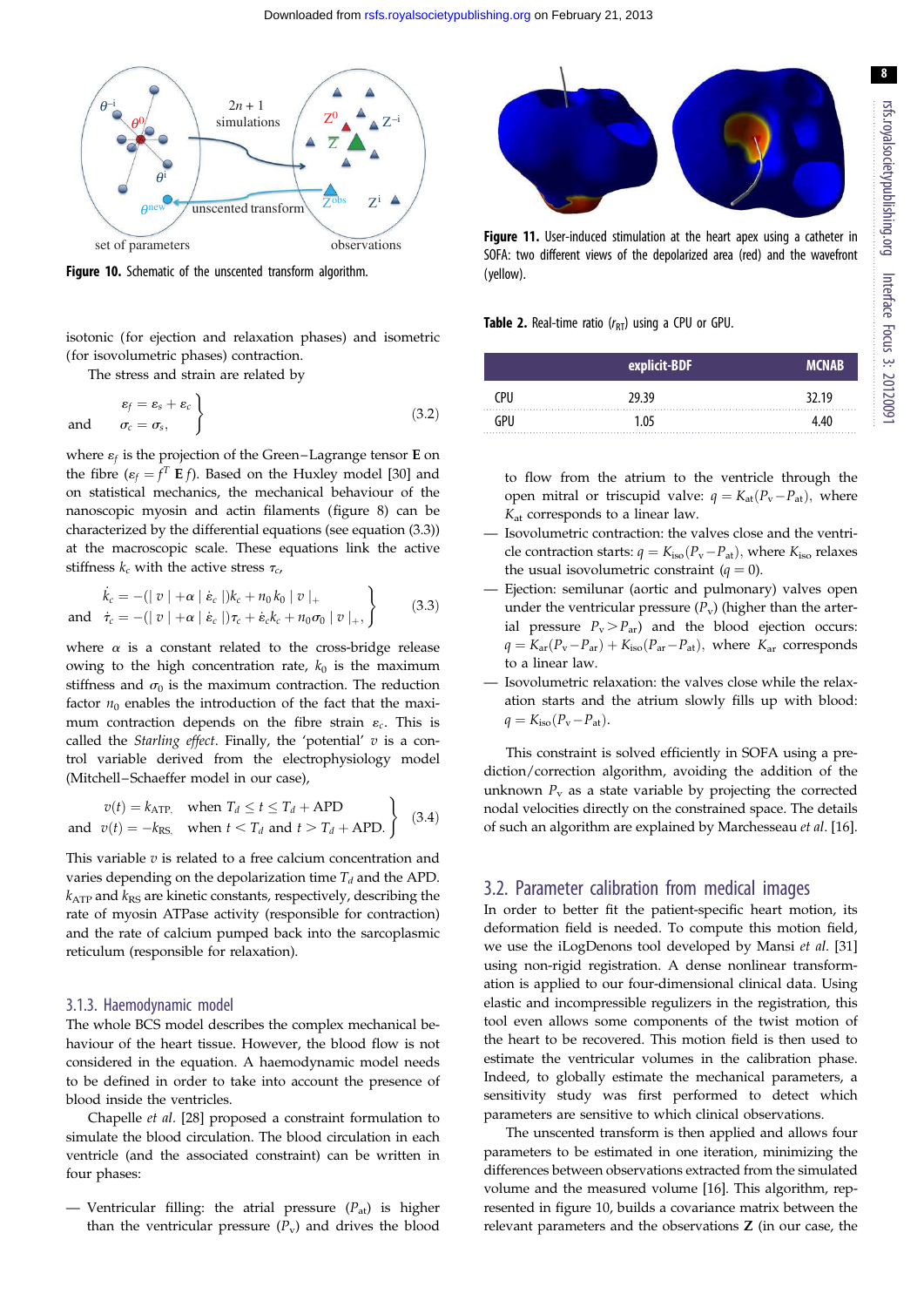<span id="page-10-0"></span>

Figure 12. Resulting simulation of the electrophysiology and the coupled mechanical model. The cardiac geometry is contracting with the associated action potential compared with the rest geometry (black contours): (a) rest position, (b) depolarization propagates, (c) end of depolarization and contraction starts,  $(d)$  repolarization propagates,  $(e,f)$  relaxation phase.

minimum of the left ventricle volume and the minimum and the maximum of its derivative) spread around some initial parameter set  $\theta^0$ . The new parameters are then found to minimize the difference between the mean-simulated observations  $\bar{Z}$  and the measured observations  $Z^{\rm obs}$  with

$$
(\theta^{\text{new}} - \theta^0) = \text{Cov}(\theta, \mathbf{Z}) \ \text{Cov}(\mathbf{Z}, \mathbf{Z})^{-1} (\mathbf{Z}^{\text{obs}} - \bar{\mathbf{Z}}). \tag{3.5}
$$

More parameters can be estimated when pressure curves are available, as shown by Marchesseau et al. [\[32](#page-12-0)].

### 4. Results

### 4.1. Real-time electrophysiology simulation

### 4.1.1. Performances

As shown in §2.3, the computation of electrophysiology can be accelerated with GPU computing. The hardware used in our GPU simulation is a GeForce GTX580 with 512 cores. The results obtained using GPU are compared with computation made on a CPU Intel Xeon Z3550. [Table 2](#page-9-0) summarizes the performances using either the explicit-BDF solver or the MCNAB solver. Performance is evaluated with the 'real-time ratio'  $(r_{RT})$ , which can be expressed as the ratio of the duration of the computation against the time that is simulated.

It can be noted from [table 2](#page-9-0) that the performance gain is less important using the MCNAB than using the explicit-BDF scheme. Solvers (including preconditioner) used with the MCNAB require a lot of matrix–vector multiplications that have a high computing cost using the GPU. We can see from [table 2](#page-9-0) that using the explicit-BDF solver allows realtime performances to be reached. This means one cardiac cycle ( $\approx 0.92$  s) can be computed within less than 0.97 s.

### 4.1.2. User interaction

In the context of a training system for junior electrophysiologists, it is important that the user can interact with the electrophysiology simulation. In our framework, stimulations through pacing leads can be applied anywhere on the endocardium. The user can also define the power and the duration of the induced current  $J_{\text{stim}}$ . An example of stimulation at the apex of the heart is presented in [figure 11](#page-9-0).

The electrophysiology simulation can also handle thermoablation. As soon as cardiac cells are heated by the radiofrequency probe, their conductivity (diffusion coefficient) is then decreased to a null value. This means that, after ablation, we considered that the targeted cells no longer conduct an electrical current. However, our simulation would allow an intermediate ablation level by defining an intermediate conductivity. It is also possible to simulate the catheterized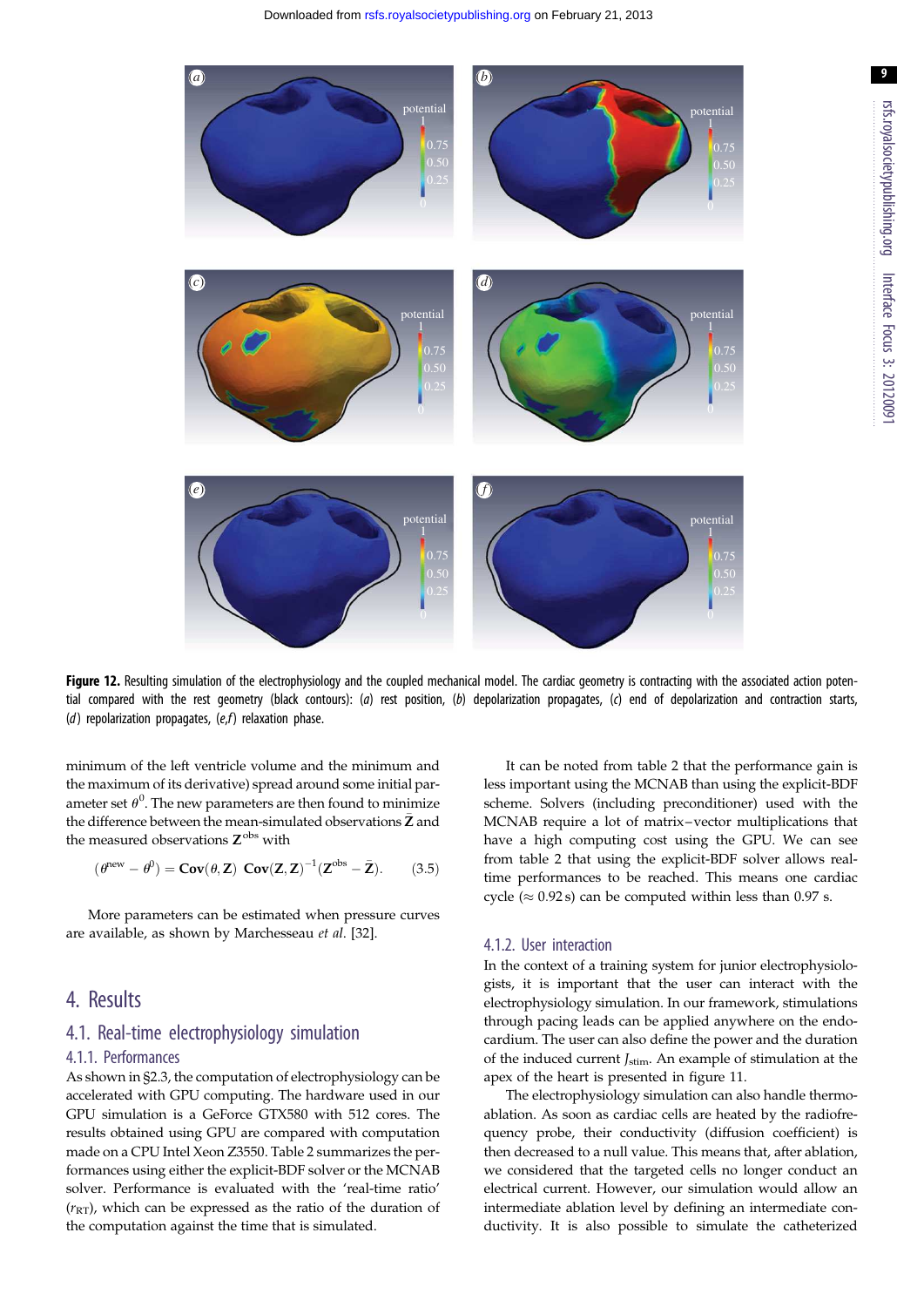

**Figure 13.** (a) Short axis view of the simulated mesh overlaid on the MR image at different times. (a)  $t = 190$  ms, (b)  $t = 410$  ms, (c)  $t = 720$  ms. (d) Resulting pressure– volume loop.

measurement of extracellular potentials from APs using the work of Coudière and colleagues [[19\]](#page-12-0).

### 4.2. Coupled electromechanical model

#### 4.2.2. Interactive mechanics

Simulation of the whole mechanical model (BCS model with haemodynamical constraint) is sequentially computed. In our approach, cardiac mechanical contraction is solely driven by electrophysiology, thus ignoring a mechano-electric feedback.

The dynamic equations of motion are solved here, on the same tetrahedral mesh as used for the electrophysiological model. They are discretized using a Euler implicit scheme and then solved using the conjugated gradient algorithm. First, we solve the electrophysiology on a static mesh that gives the APs for each node. Thresholding these APs gives depolarization times that are used as input for the mechanical simulation. The computation time of the cardiac mechanics during one cardiac cycle requires (for our 65 500 linear tetrahedral mesh) about 10 min. Nevertheless, the simulation being tractable, which allows us to consider efficient personalization strategies. Screenshots of the simulation are shown in [figure 12.](#page-10-0)

### 4.2.2. Realistic simulation

By using personalized real-time electrophysiology with a calibrated mechanical model, realistic simulation of the cardiac cycle can be achieved. The late activation (i.e. late contraction) owing to LBBB can be observed, for instance, in [figure 12.](#page-10-0) Our approach also allows us to produce realistic pressure–volume loops, as plotted in figure 13.

### 5. Discussion and conclusion

In this paper, we first presented an interactive and realtime simulation of cardiac electrophysiology. Based on electrophysiology simulations (depolarization times and APD), a tractable mechanical model of the myocardium has been developed. The results given in §4 confirm the ability of our framework to efficiently simulate patientspecific electrophysiology and mechanics. For instance, in the case of LBBB, late activation (or contraction) of the left ventricle is simulated leading to an asynchronous myocardial motion.

Future work will take advantage of the fast electrophysiology simulation in order to efficiently personalize the Mitchell–Schaeffer electrophysiology directly in the SOFA framework. Further optimization can be achieved by improving the numerical integration of the equations as well as by using new GPU hardware. Moreover, non-real-time electrophysiology simulations could be considered using finer elements ( $dx \sim 0.1$  mm) in order to reproduce some more complex behaviours of patient electrophysiology. Such simulations would be interesting because they should remain fast (with good performance), thanks to our efficient GPU implementation. Nevertheless, non-real-time simulations are incompatible with a training simulator.

Regarding the mechanical model of the heart, other haemodynamic constraint formulations could be envisioned, such as the CircAdapt constraint of Lumens et al. [[33\]](#page-12-0) that links the blood flow and pressure between the right and left heart. Also, a partial GPU implementation of the BCS electromechanical model could be achieved to significantly decrease the computation times of the mechanical part.